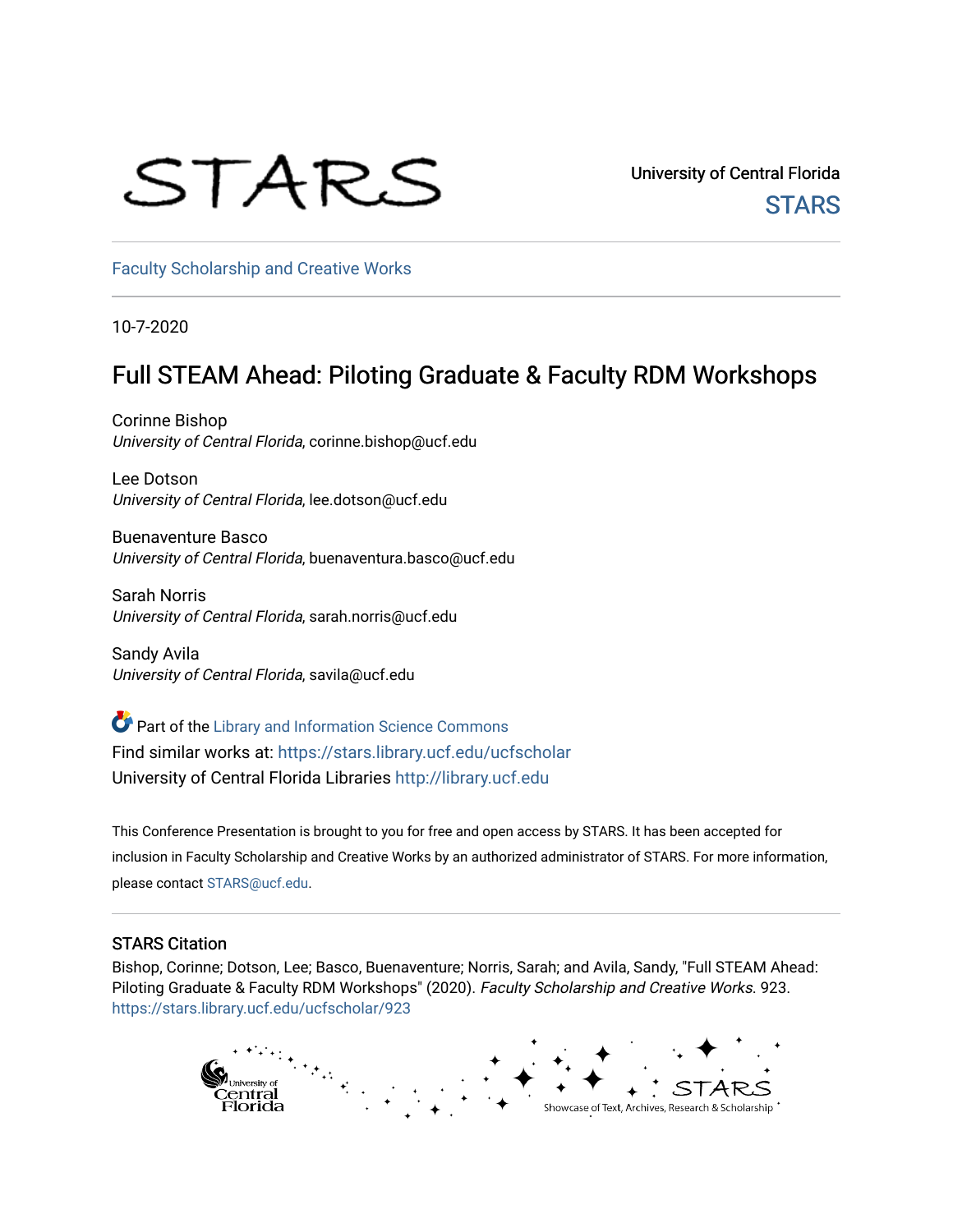

UNIVERSITY OF **CENTRAL FLORIDA** 

## Full STEAM Ahead: Piloting Graduate & Faculty RDM Workshops

*Southeast Data Librarian Symposium 2020*

#### *Presenters*

Corinne Bishop, Social Sciences & Graduate Engagement Librarian Lee Dotson, Interim Department Head Tech Solutions & Digital Initiatives Ven Basco, Engineering Librarian

#### *Contributors*

Sarah Norris, Scholarly Communication Librarian Sandy Avila, Science Librarian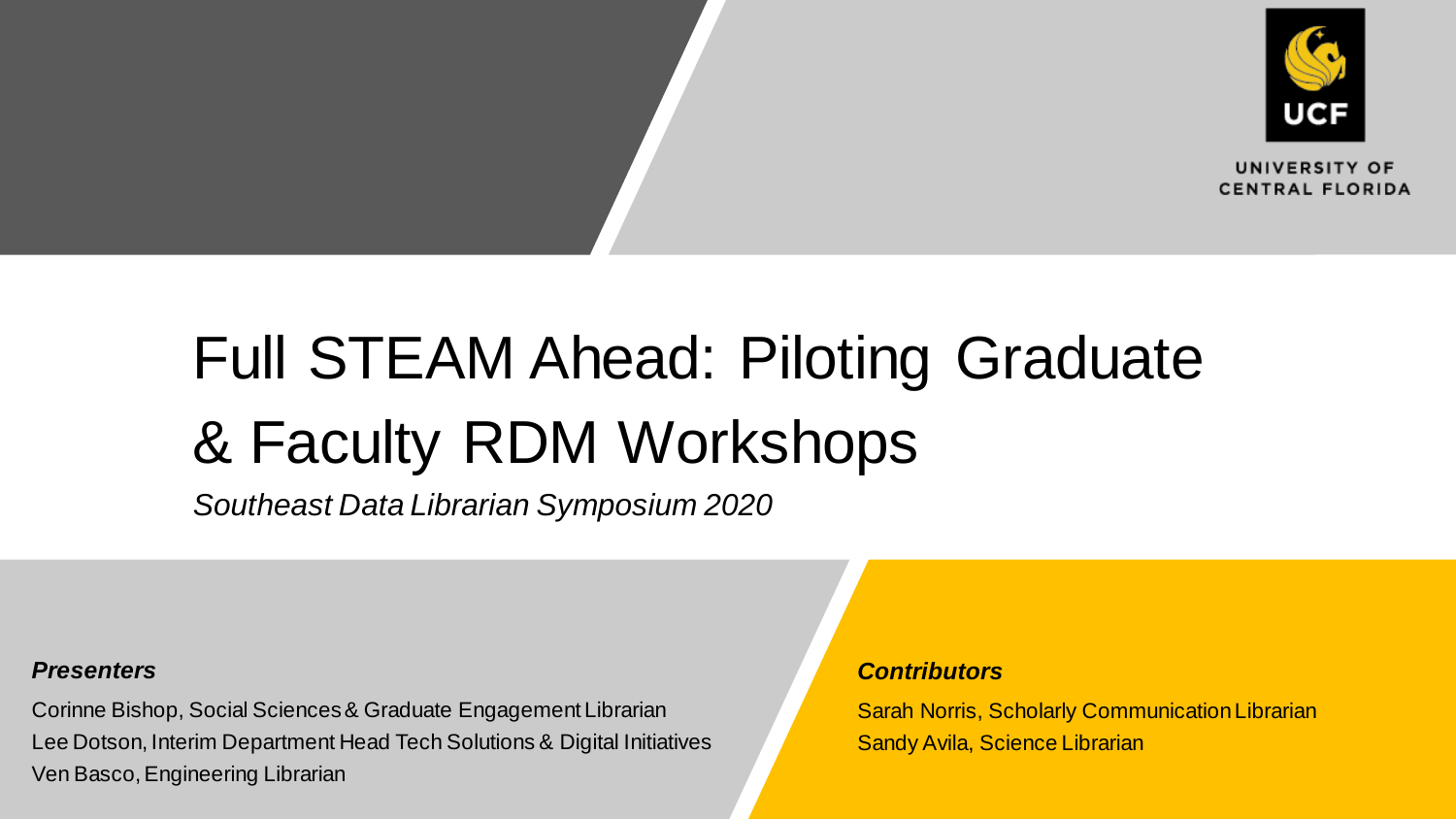## University of Central Florida (UCF) Libraries



Image University of Central Florida (UCF) Libraries entrance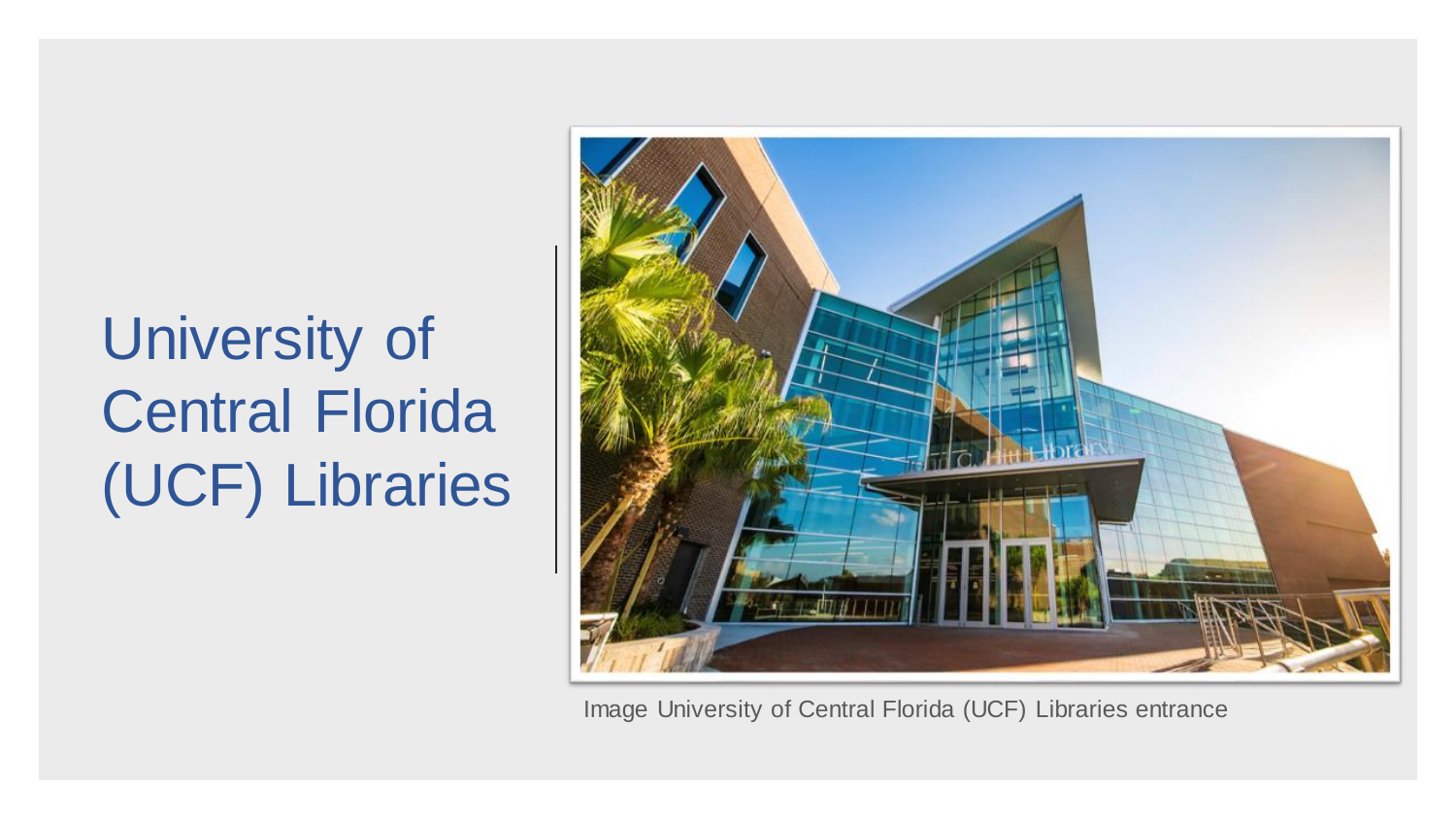

Image STEM Bootcamp logo

#### Fall 2019 - Spring 2020 Pilot

- Planning Your Literature Review
- Flex Your Data Management Muscles
- Data Visualization Tools, Data Sources & Data Clean -Up
- Maximizing the Impact of your Data: Citation Metrics & Online Research Profiles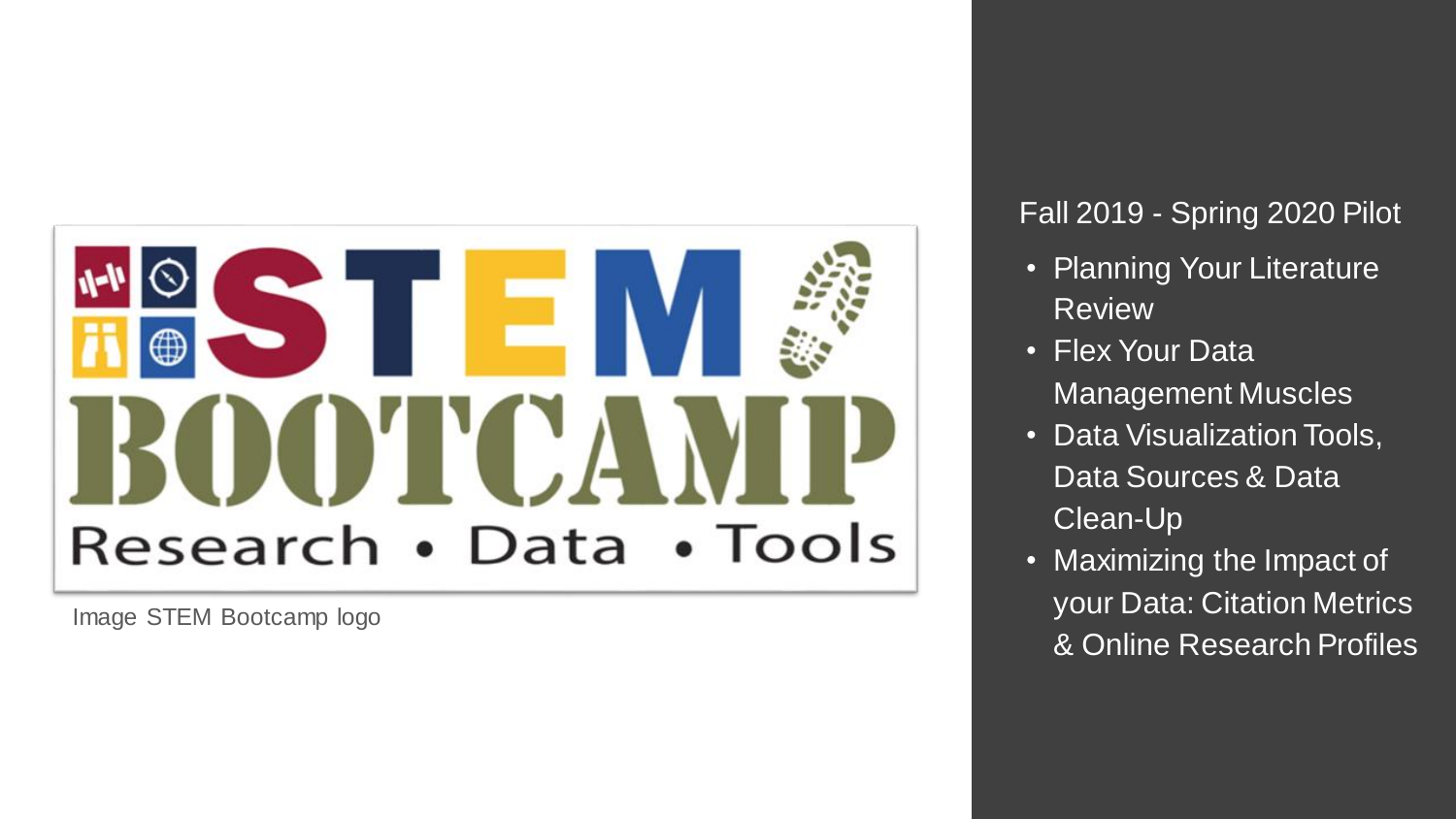UCF Libraries Graduate & Postdoc Workshops



Image UCF College of Graduate Studies Pathways to Success webpage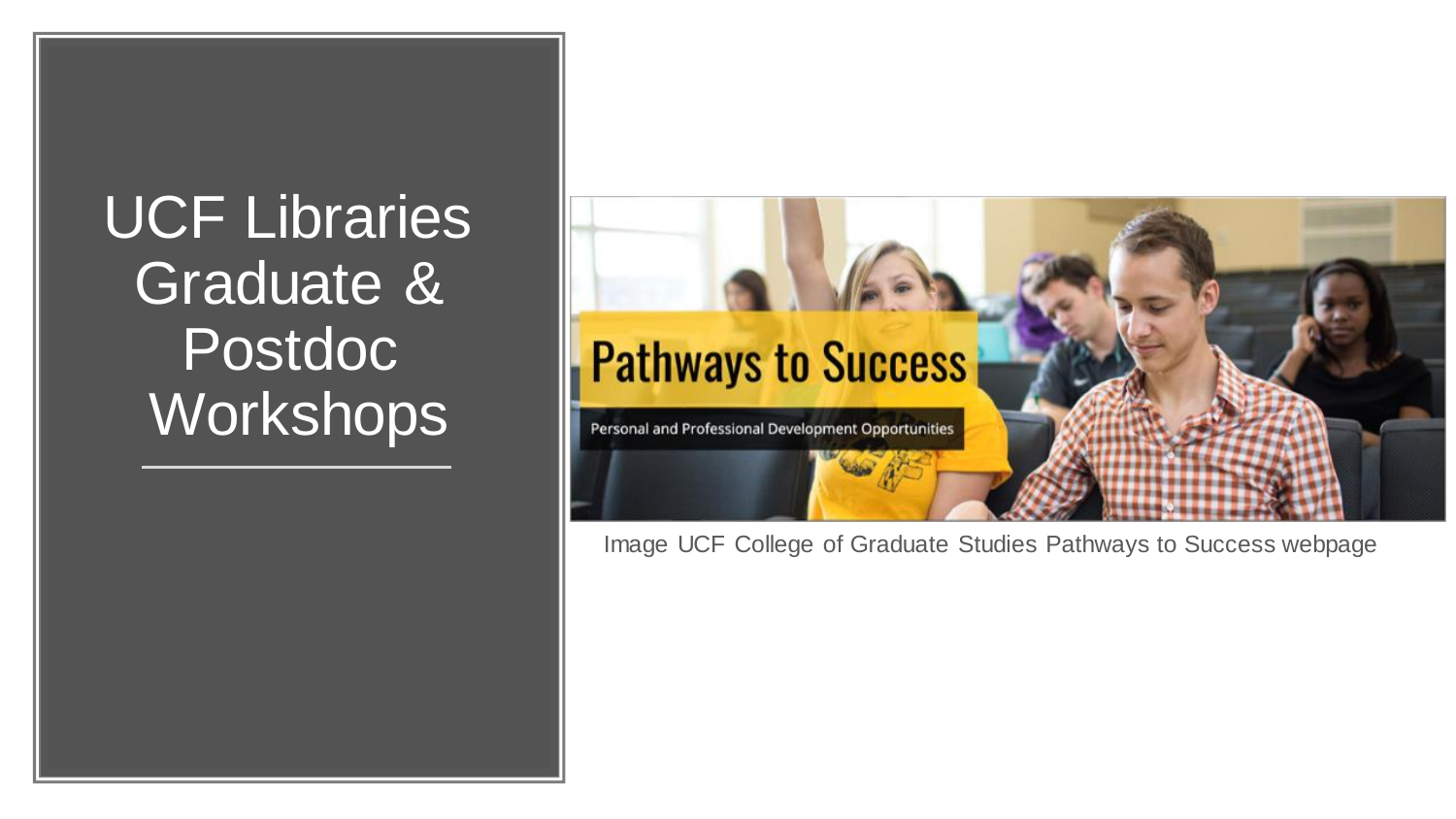### Planning Your Literature Review

Tuesday, October 15, 2019 4:30 pm – 6:00 pm Classroom Bldg. I, Room 220



Image STEM Bootcamp logo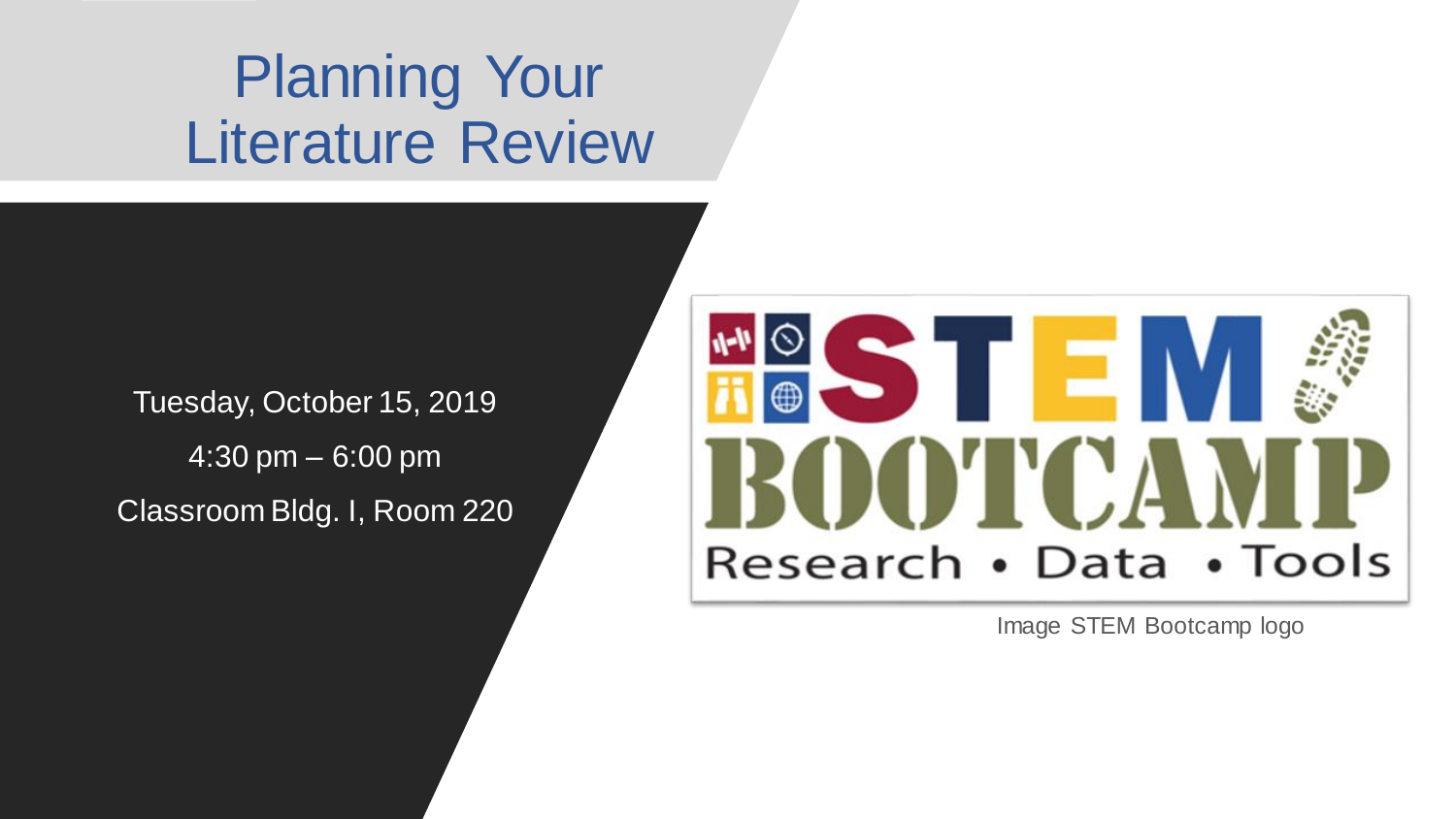### Data Management Plan Focus



Office of Research NSF CAREER Workshops

Faculty Center for Teaching and Learning Summer **Conference** 





Data Management Guide **DATE** DMP Tool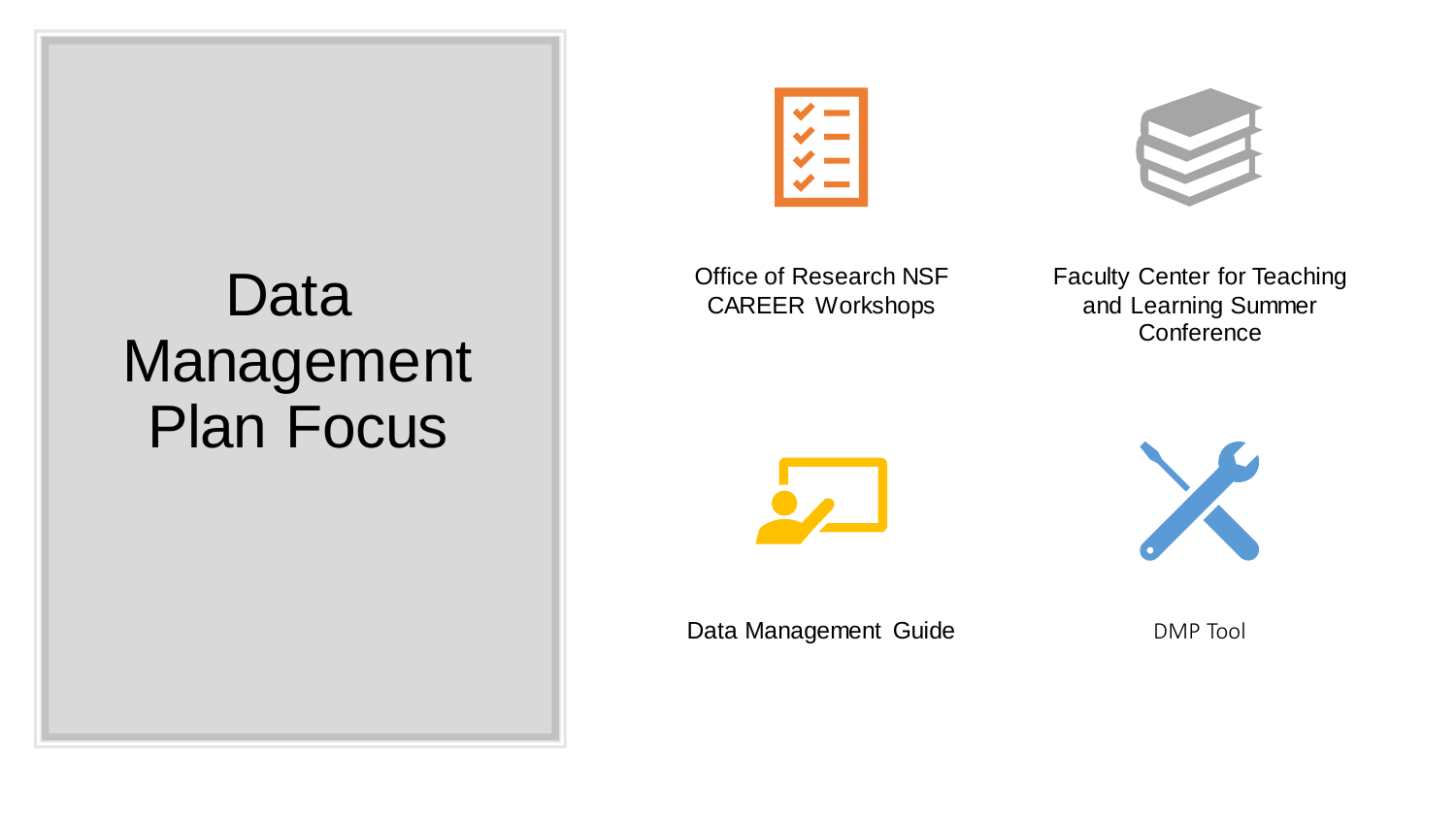#### Internal Collaboration







HOLISTIC APPROACH TO DATA COMPETENCY WORKSHOPS

IDENTIFY NEEDS AND **EXPERTISE** 

ALIGN DATA MANAGEMENT WITH RELATED TOPICS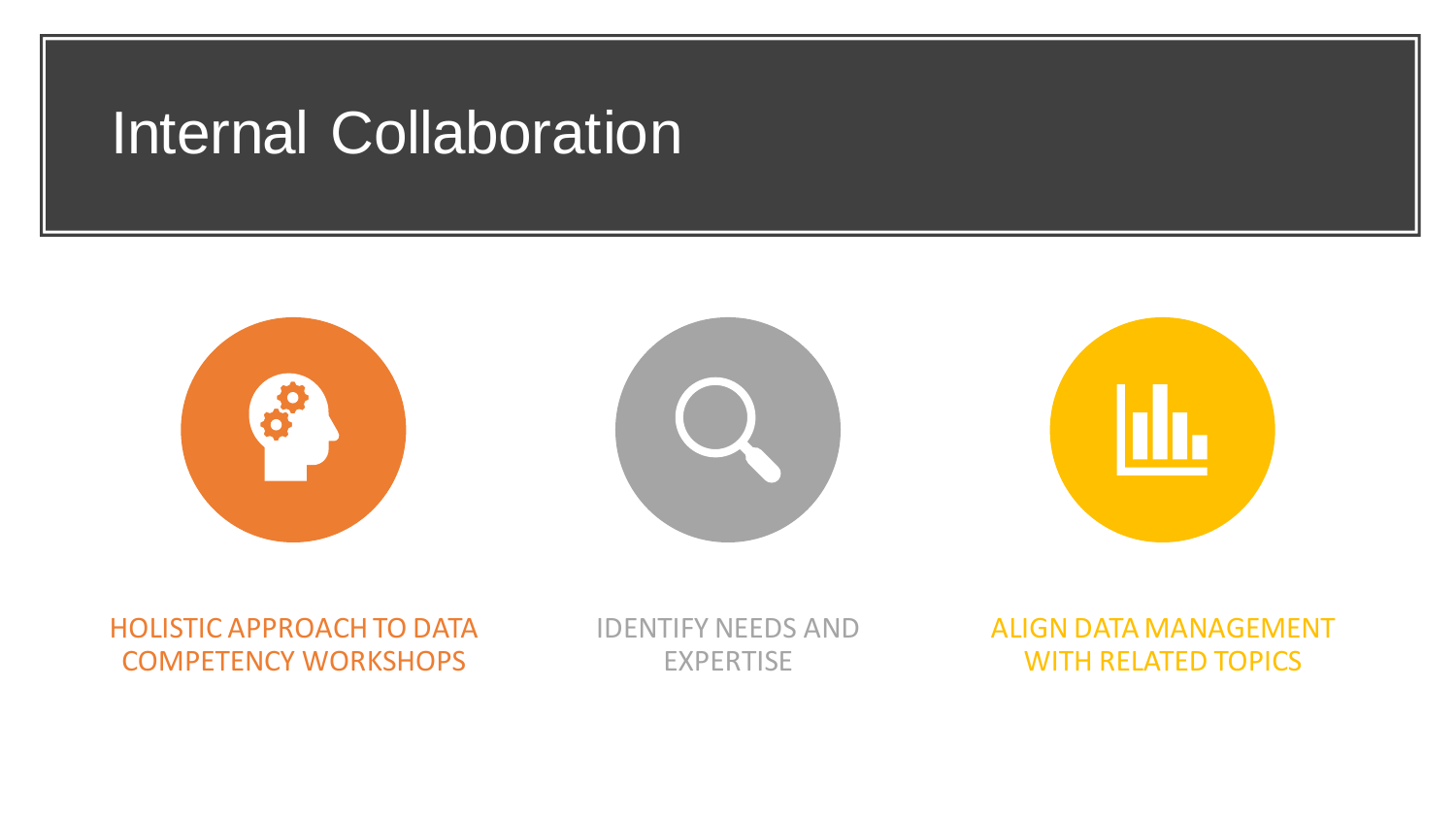## Flex Your Data Management Muscles

Tuesday, November 12, 2019 4:00-pm 5:00 pm Classroom Bldg. I, Room 220



Image STEM Bootcamp logo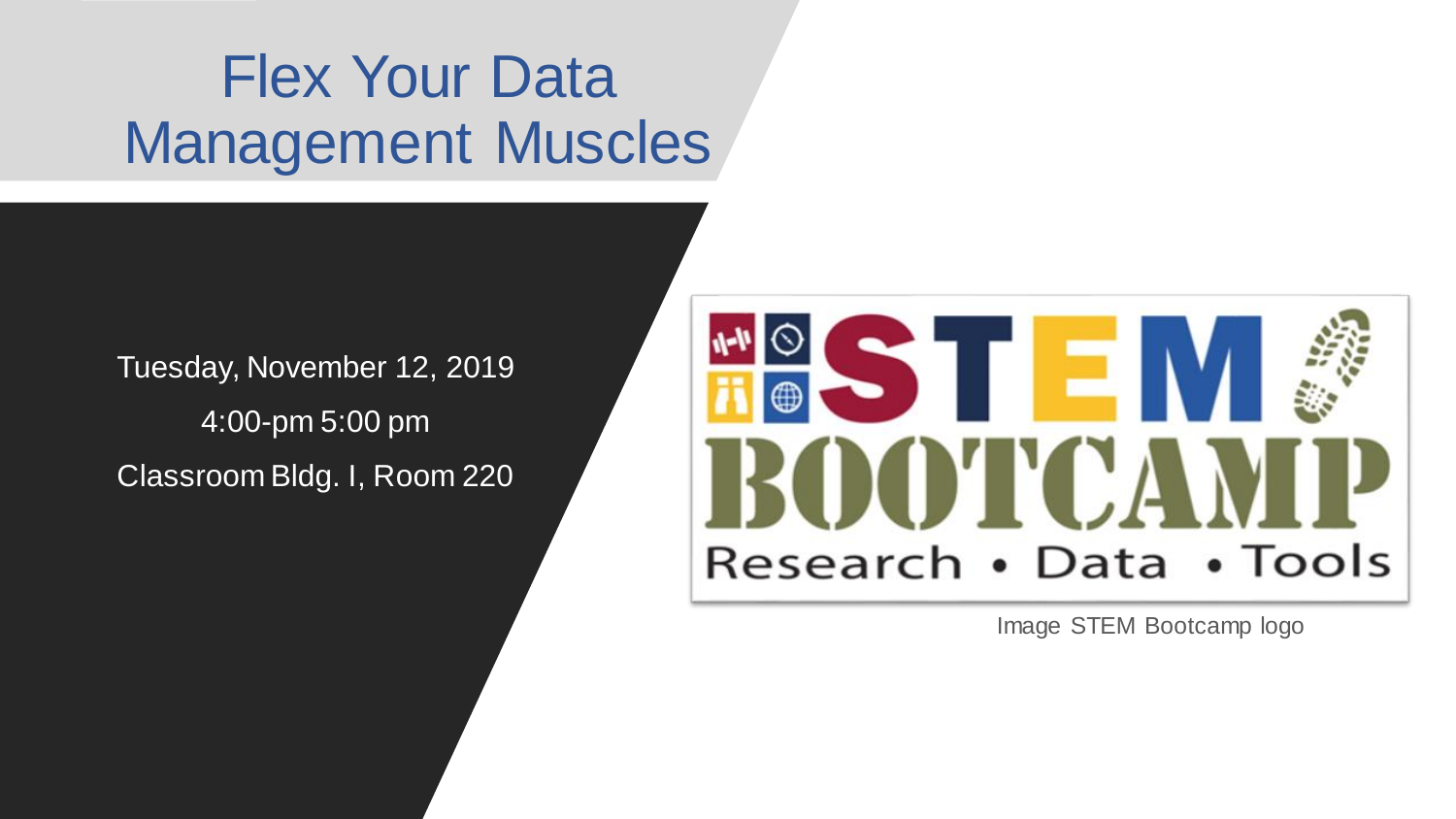#### External Collaboration



GRADUATE & RESEARCH IT TRAINING OPPORTUNITIES UPCOMING COLLABORATIVE **WORKSHOPS**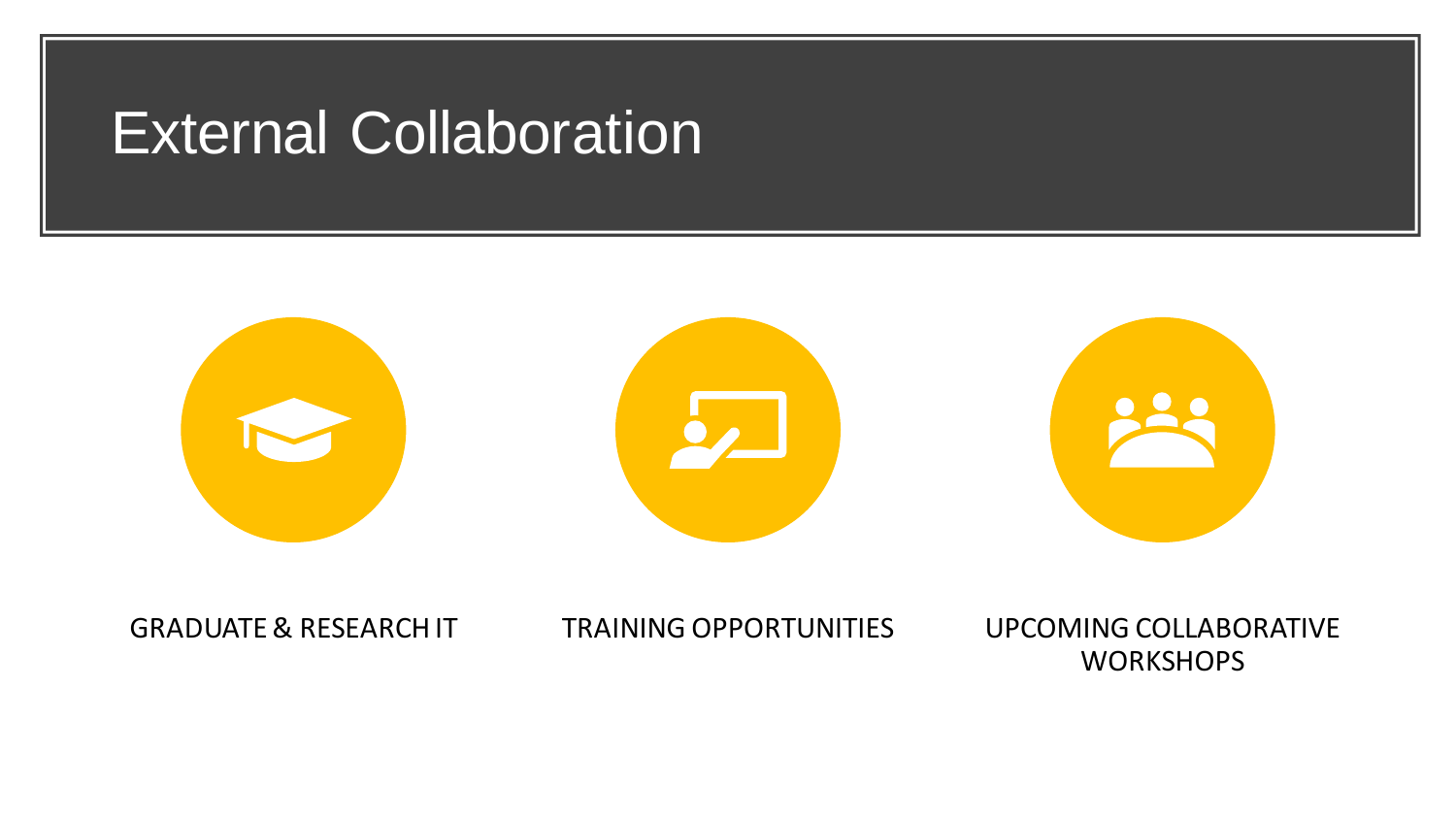

#### Data Management Skills Focus

Images representing data expectations, data and metadata standards, access and sharing considerations, data storage and preservation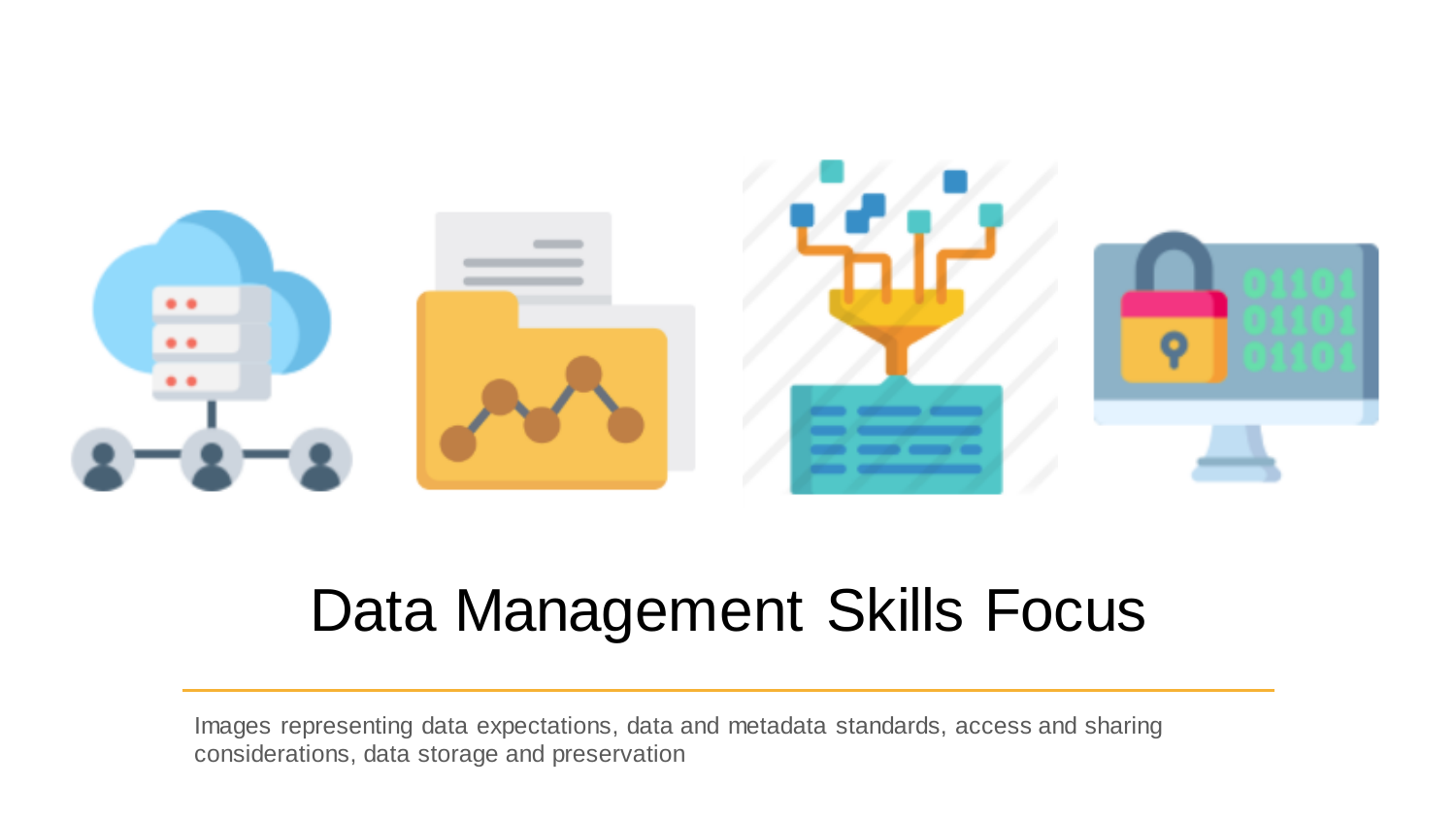# ISTE AIM BOOTCAV Research • Data • Tools

Image STEAM Bootcamp logo

March - April 2020 Topics

- Data Visualization Tools, Data Sources & Data Clean-Up
- Maximizing the Impact of your Data: Citation Metrics and Online Research Profiles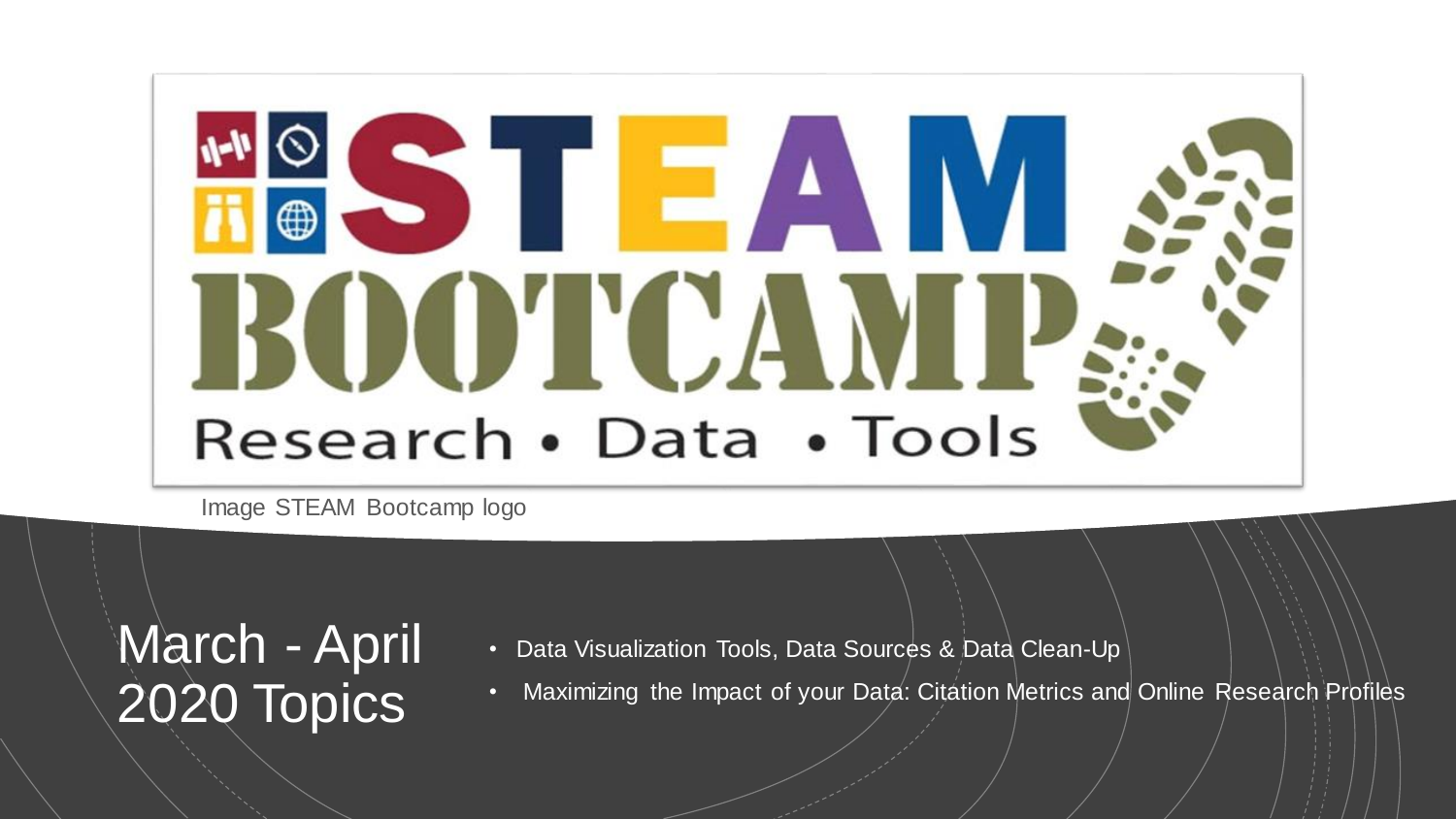Leveraging Expertise Across Campus & Internal Professional **Development** 

- Presentation: Tableau by Mia Tignor, MLIS, Texts & Technology doctoral student
- Presentation: Data Visualization: The What, Why, & How by Sandy Avila, Science Librarian available UCF's Institutional Repository STARS <https://stars.library.ucf.edu/ucfscholar/908/>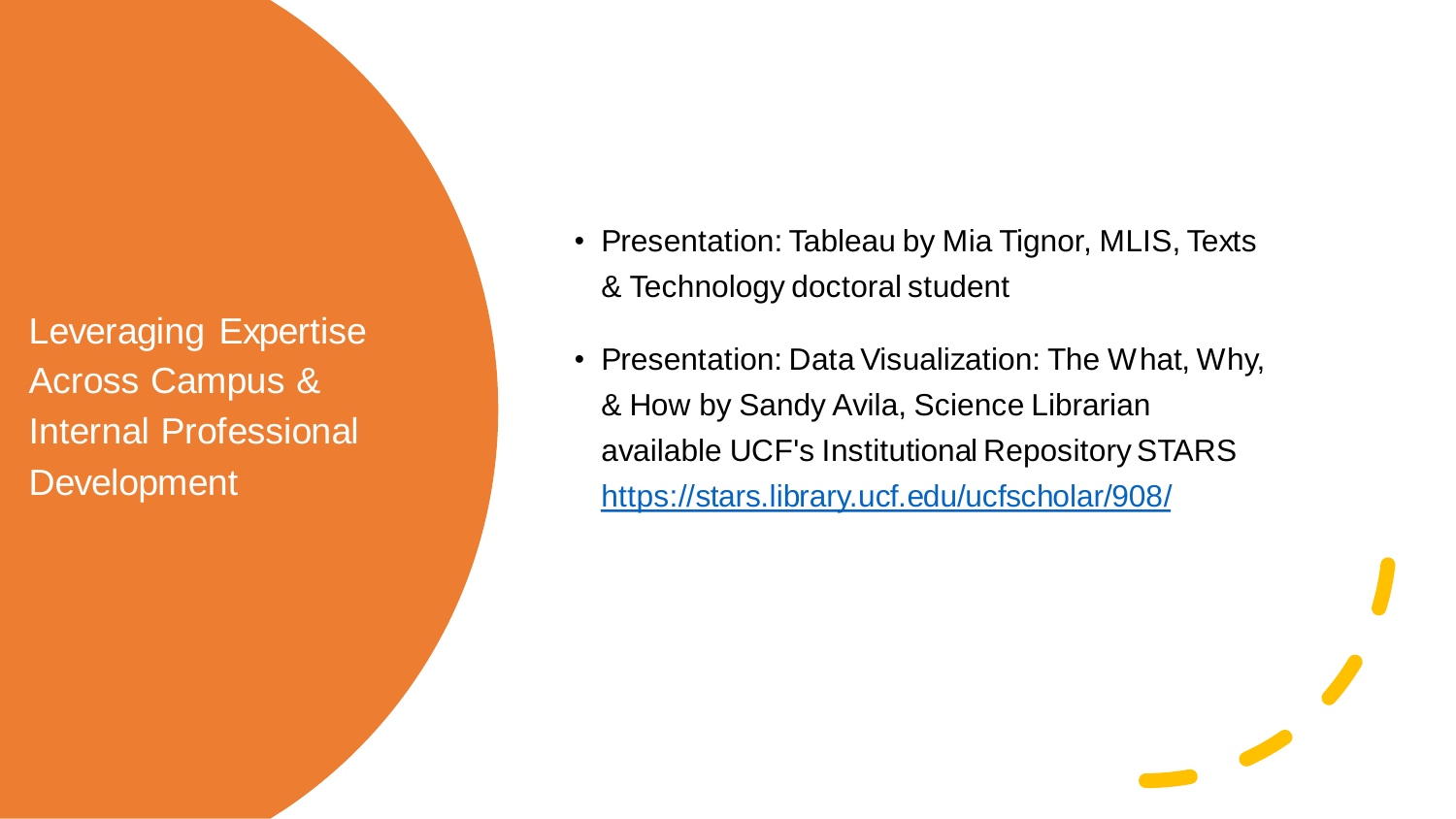## STEAM: Foundations of Data Management







Managing Data **Maximizing the Impact** of Your Data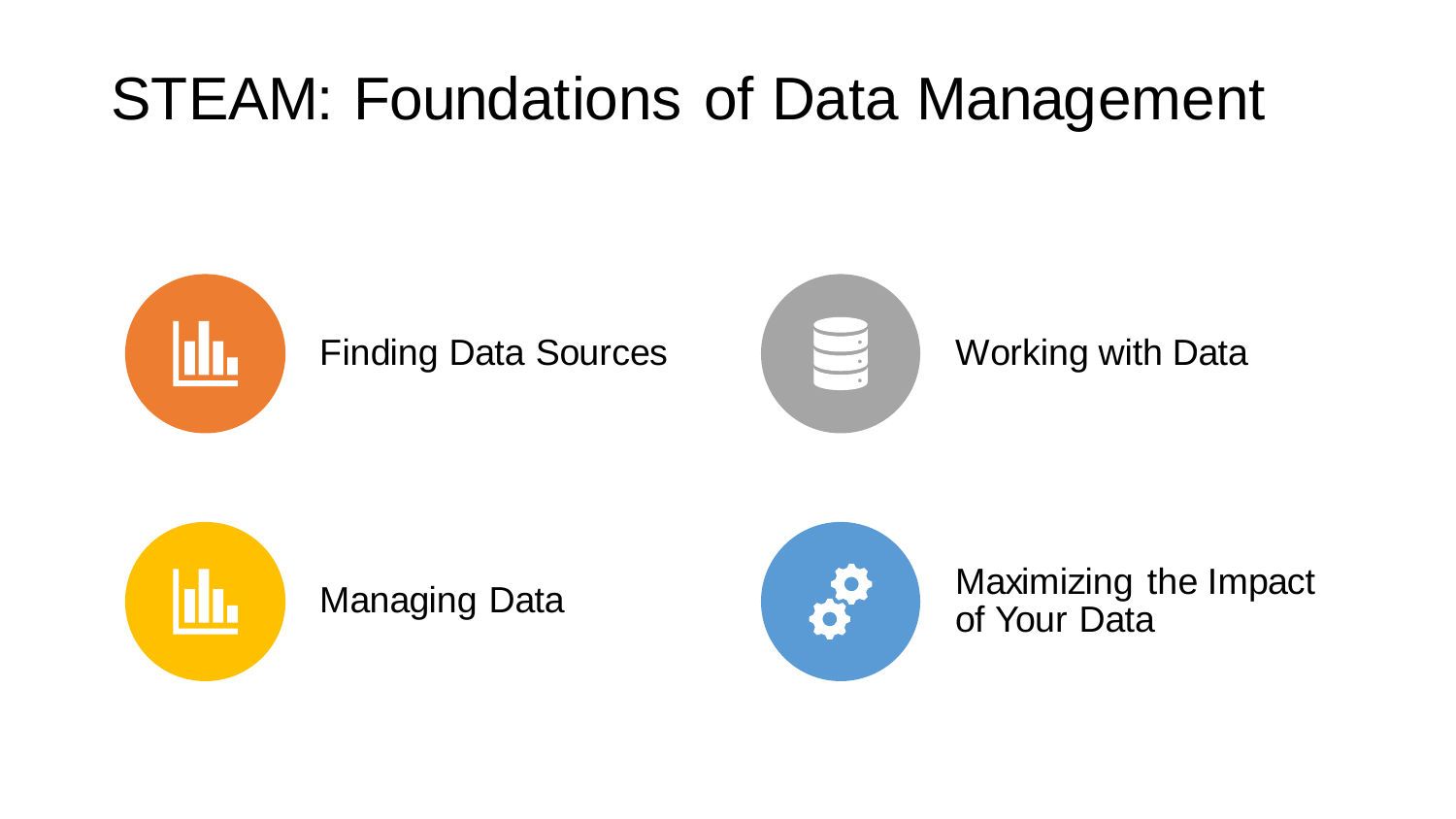# STEAM: Data Visualization & Tools



DATA VISUALIZATION **BASICS** 

CREATING DATA VISUALIZATIONS STORYTELLING & YOUR DATA